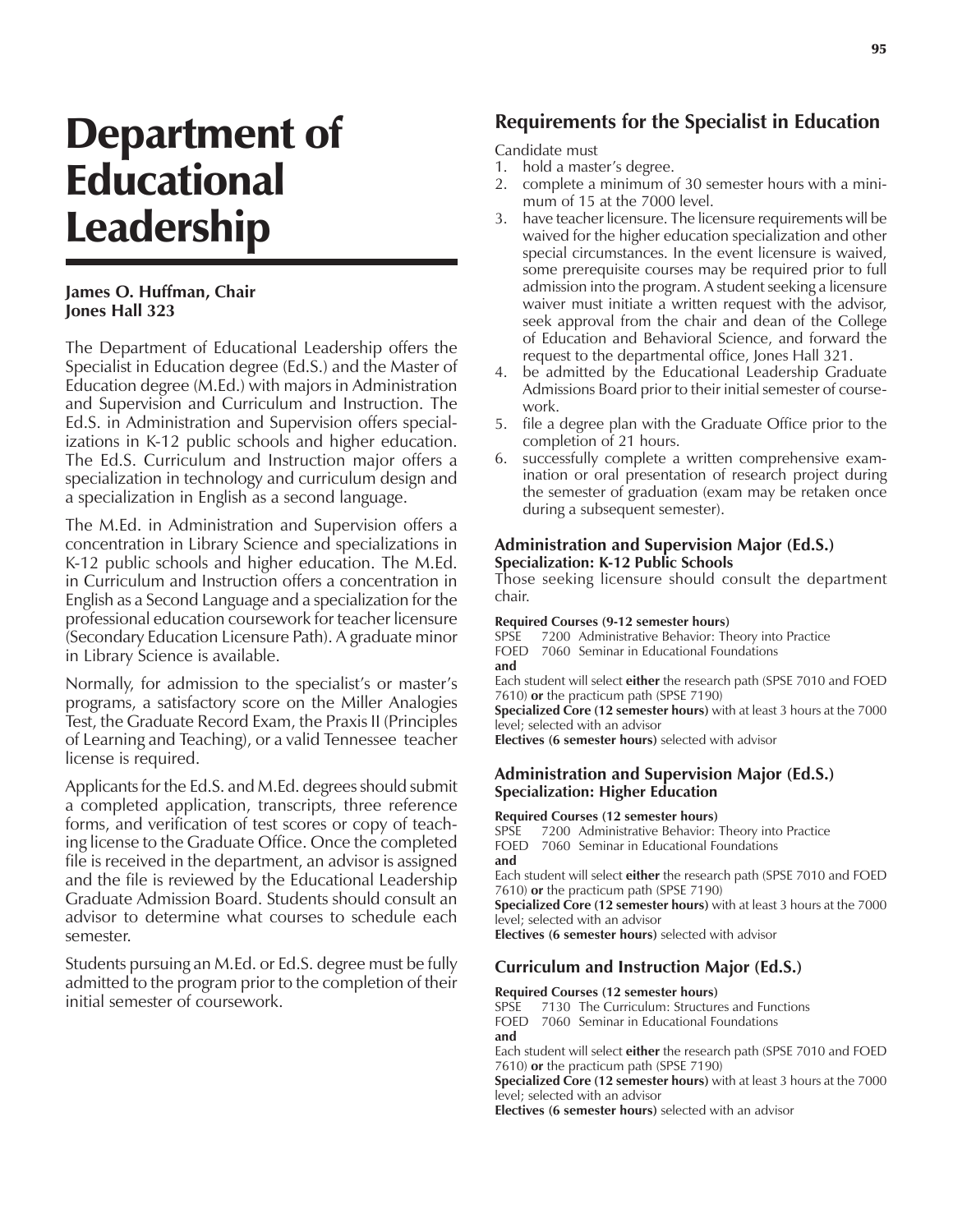# **Curriculum and Instruction Major (Ed.S.) Specialization: Technology and Curriculum Design**

Teacher licensure is not required for the specialization in Technology and Curriculum Design. Instead, candidates must meet testing requirements as outlined by Graduate Studies for admission to the specialization (a GRE or MAT test score).

#### **Required Courses (15 semester hours)**

- SPSE 6140 Teacher Leadership for School Improvement<br>SPSE 7010 Educational Research Methodology 7010 Educational Research Methodology
- SPSE 7130 The Curriculum: Structures and Functions
- FOED 7060 Seminar in Educational Foundations
- FOED 7610 Directed Individual Educational Research

- **Specialized Core (12 semester hours)** 6900 Learning Systems and Instructional Design
- SPSE 6960 Preparation and Utilization of Instructional Materials
- SPSE 7500 Studies in Education: Administration
- YOED 6680 Issues and Trends in Teaching and Learning

# **Elective (3 semester hours)**

| SPSE | 6600 Microcomputers in Educational Administration |
|------|---------------------------------------------------|
|      | SPSE 7090 Seminar: Conducting Program for School  |
|      | Improvement                                       |
|      | SPSE 7520 Studies in Education: Curriculum        |
|      | $F \cap F \cap G \cap G \cap G = I \cap G$        |

FOED 6030 School and Community Relations

# **Curriculum and Instruction Major (Ed.S.) Specialization: English as a Second Language**

(Not a licensure add-on ESL program)

# **Required Courses (12 semester hours)**

- SPSE 7010 Educational Research Methodology<br>SPSE 7130 The Curriculum: Structures and Fun 7130 The Curriculum: Structures and Functions
- FOED 7060 Seminar in Educational Foundations
- FOED 7610 Directed Individual Educational Research

# **Specialized Core (15 semester hours)**

- 
- SPSE 7520 Studies in Education: Curriculum<br>SPSE 6900 Learning Systems and Instructiona 6900 Learning Systems and Instructional Design SPSE 7090 Seminar: Conducting Program for School
- Improvement
- FOED 7080 Contributions of Psychology to Education
- YOED 6680 Issues and Trends in Teaching and Learning **Electives (choose one - 3 semester hours)**
- 
- SPSE 6390 School Law<br>SPSE 6520 Studies in E 6520 Studies in Education: Curriculum

# **Requirements for the Master of Education**

- Candidate must
- 1. hold a bachelor's degree.
- 2. complete 33 semester hours with no more than 30 percent of the total degree hours dually listed as undergraduate/ graduate hours. (Students should refer to the appropriate major for specific requirements.)
- 3. have teacher licensure. The licensure requirements will be waived for the higher education specialization and other special circumstances. In the event licensure is waived, some prerequisite courses may be required prior to full admission into the program. A student seeking a licensure waiver must initiate a written request with the advisor, seek approval from the chair and dean of the College of Education and Behavioral Science, and forward the request to the departmental office, Jones Hall 321.
- 4. be admitted by Educational Leadership Graduate Admissions Board prior to completion of their initial semester of coursework.
- 5. file a degree plan with the Graduate Office prior to the completion of 21 credit hours.
- 6. successfully complete a written comprehensive examination during the semester of graduation (may be retaken once during a subsequent semester).

# **Administration and Supervision Major (M.Ed.) Specialization: K-12 Public School**

# **Students must be admitted to the program prior to the completion of 12 semester hours.**

Completion of this program will meet course requirements for Tennessee administration licensure. Additional state requirements must be met. Requirements for licensure should be checked in the Teacher Licensing Office, McWherter Learning Resources Center 170.

*NOTE: Due to State Board of Education requirements, the Administration and Supervision licensure program will be under revision. Please contact the Educational Leadership Department office for advising (615-898-2855) prior to applying for or beginning coursework in the program.*

# **Required Courses (33 semester hours)**

- FOED 6020 Educational Foundations
- FOED 6030 School and Community Relations
- FOED 6610 Analysis and Application of Educational Research
- SPSE 6010 Organization and Administration of Public Schools
- SPSE 6040 Supervision of Instruction<br>SPSE 6050 Instructional Leadership
- 6050 Instructional Leadership
- SPSE 6120 Professional Internship, 9 credits; (may substitute for SPSE 6040, 6400, 6600)<br>SPSE 6340 School Finance
- 6340 School Finance
- SPSE 6390 School Law
- SPSE 6400 The Principalship<br>SPSE 6430 Introduction to Cu
- 6430 Introduction to Curriculum Development
- SPSE 6600 Microcomputers in Educational Administration

# **Administration and Supervision Major (M.Ed.) Specialization: Higher Education**

#### **Required Courses (9 semester hours)**

- FOED 6020 Educational Foundations
- FOED 6610 Analysis and Application of Educational Research
- SPSE 6080 Studies in Leadership

# **Specialized Core (12 semester hours)**

- FOED 6580 The College Student
- SPSE 6530 Administration of Higher Education<br>SPSE 6600 Microcomputers in Educational Adr
- SPSE 6600 Microcomputers in Educational Administration<br>SPSE 6210 Legal Issues in Higher Education

# 6210 Legal Issues in Higher Education

**Electives (12 semester hours)** To be selected with approval of advisor

# **Administration and Supervision Major (M.Ed.) Concentration: Library Science**

Students must be admitted to the program prior to the completion of their initial semester. Completion of this program will meet course requirements for Tennessee endorsement as a library information specialist. Additional state requirements must be met for initial teacher licensure. Requirements for licensure should be checked in the Teacher Licensing Office, McWherter Learning Resources Center 170. For students seeking initial licensure (library only), a student teaching experience (9 credits) is required in place of LIBS 6180 and 6190.

Please see the library science Web site at http://mtsu32.mtsu.edu: 11485.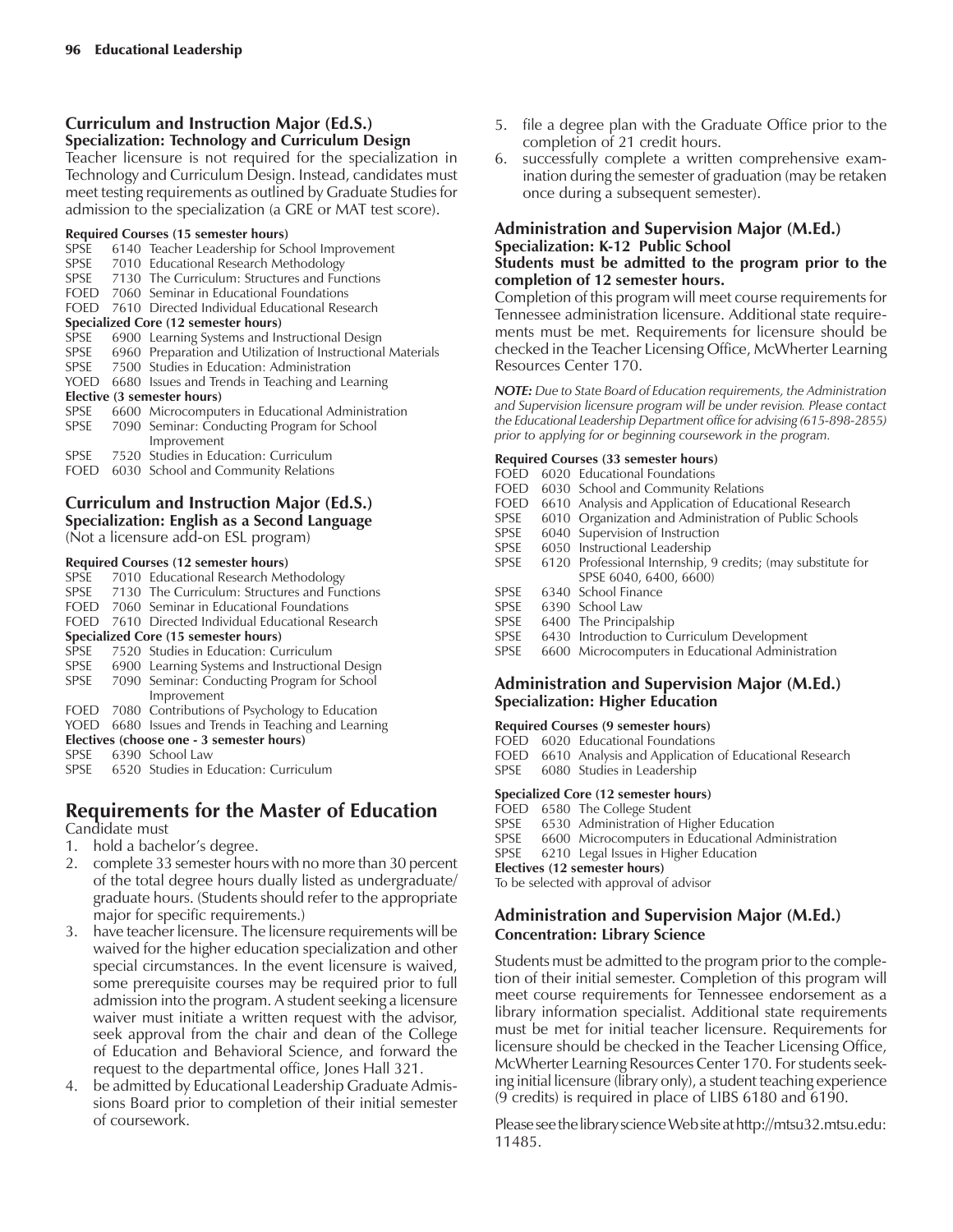#### **Required Courses (33-39 semester hours)**

- LIBS 5150 Books, Media, and Literacy for Children
- LIBS 5160 Books, Media, and Literacy for Young People and Adults
- LIBS 6110 School Library Administration
- LIBS 6120 Classification and Cataloging Media and Materials
- 6130 Principles of Librarianship
- LIBS 6170 Basic Reference Materials
- LIBS 6180 Library Science Practicum PreK-6 6190 Library Science Practicum 7-12
- 
- LIBS 6200 School Library Media Center Skills and Issues SPSE 6430 Introduction to Curriculum Development
- FOED 6610 Analysis and Application of Educational Research

For students seeking initial teacher licensure, a student teaching experience (12 semester hours) is required.

## **Curriculum and Instruction Major (M.Ed.) Students must be admitted to the program prior to the completion of 12 hours of coursework.**

The Curriculum and Instruction program is designed to foster the development of teaching skills that result in increased pupil performance. By analyzing curriculum choices and strategies, along with best teaching practices, those who complete this program will be better equipped to provide an environment in which students engage in relevant and meaningful learning activities.

#### **Required Courses (9 semester hours)**

- FOED 6020 Educational Foundations
- FOED 6610 Analysis and Application of Educational Research
- SPSE 6430 Introduction to Curriculum Development

#### **Specialized Core (18 semester hours)**

- YOED 6680 Issues and Trends in Teaching and Learning
- SPSE 6140 Teacher Leadership for School Improvement<br>SPSE 6250 Seminar in Curriculum Improvement
- 6250 Seminar in Curriculum Improvement
- SPSE 6450 Elementary and Middle School Curriculum **OR**
- SPSE 6480 Instructional Excellence in Secondary Schools
- SPSE 6640 Microcomputers in the K-12 Educational Setting
- FOED 6630 Educational Tests and Measurements

#### **Electives (6 semester hours)**

To be selected with approval of advisor

# **Curriculum and Instruction Major (M.Ed.) Concentration: English as a Second Language**

# **Core Courses (9 semester hours)**

- 6430 Introduction to Curriculum Development
- FOED 6020 Educational Foundations
- FOED 6610 Analysis and Application of Educational Research

# **Required Courses (15 semester hours)**

- YOED 6020 Reading, Writing, and Learning Methods for ESL
- FOED 6850 Cultural Issues in Education
- FL 6700 Introduction to Linguistics
- FL 6900 Issues in Foreign Language Acquisition
- ENGL 5540 Approaches to Teaching ESL Grammar and Writing

# **Electives (6 hours)**

SPSE 6480 Instructional Excellence in Secondary Schools

- ENGL 5510 Modern English Grammar and Usage\*
- *\*Prerequisite to ENGL 5540*

The following courses may also be approved as electives if students have taken either SPSE 6480 or ENGL 5510 to satisfy degree requirements for

- a previous degree earned at MTSU: 6800 Exceptional Children and Youth
- PSY 6530 The Psychology of Reading and Reading Development
- READ 6710 Adolescent Literacy

# **Practicum (3 semester hours):\***

- SPSE 6710 Practicum in English as Second Language for PreK-3, 1 hour credit<br>SPSE 6720 Practicum in
- 6720 Practicum in English as Second Language (4-8), 1 hour credit
- SPSE 6700 Practicum in English as Second Language for Grades 9-12, 1 hour credit

*\*Ten hours of field experience must be completed at each level*

# **Curriculum and Instruction Major (M.Ed.) Specialization: Secondary Education Licensure Path**

# **Required Courses (9 semester hours)**

FOED 6020 Educational Foundations

- FOED 6610 Analysis and Application of Educational Research<br>SPSE 6430 Introduction to Curriculum Development
- 6430 Introduction to Curriculum Development

# **Specialized Core (24-30 semester hours)**

- SPSE 6480 Instructional Excellence in Secondary Schools<br>SPSE 6640 Microcomputers in the K-12 Educational Setti
- 6640 Microcomputers in the K-12 Educational Setting
- YOED 6680 Issues and Trends in Teaching and Learning
- SPSE 6140 Teacher Leadership for School Improvement<br>FOED 6630 Educational Tests and Measurement
- 6630 Educational Tests and Measurement
- SPED 6800 Exceptional Children and Youth
- READ 5460 Teaching Reading in the Content Area
- YOED 5510 The Teaching Internship, Grades 7-12

#### **Minors**

A minor in Library Science consists of 18 semester hours. A minor in Education consists of 12 semester hours selected with the consent of the advisor. The Master of Arts in Teaching and the Master of Science in Teaching degrees require a minor in Education to be approved by the minor advisor.

# **Non-degree, "Plus 30," and Add-on Endorsements**

Students taking courses for licensure renewal, add-on endorsements, or "plus 30" upgrade on teacher licensure should register as non-degree students. Students enrolling in 6000 level courses must hold a bachelor's degree, and students enrolling in 7000-level courses must hold a master's degree. Non-degree-seeking students cannot register for 7000-level courses without departmental permission.

# **Courses in Foundations of Education [FOED]**

- **6020 Educational Foundations.** Three credits. Assists educational personnel in developing contexts and concepts in which educational problems and issues may be understood through awareness of findings in humanistic and behavioral studies.
- **6030 School and Community Relations.** Three credits. The reciprocal relationship of the two and the skills necessary for analyzing problems and utilizing data and technical skills in planning effective school-community relations programs.
- **6520/ 7520 Problems of Evaluation in Higher Education.** Three credits. Introduction to testing theory, design, and construction. Use of the evaluation process and instruments; instructions, advising, and research situations.
- **6570/ 7570 Issues in Higher Education.** Three credits. Higher education in America and its historical, philosophical, political, and sociological background, development, and relationships. Current trends and problems, particularly those relating to the financial and legal aspects.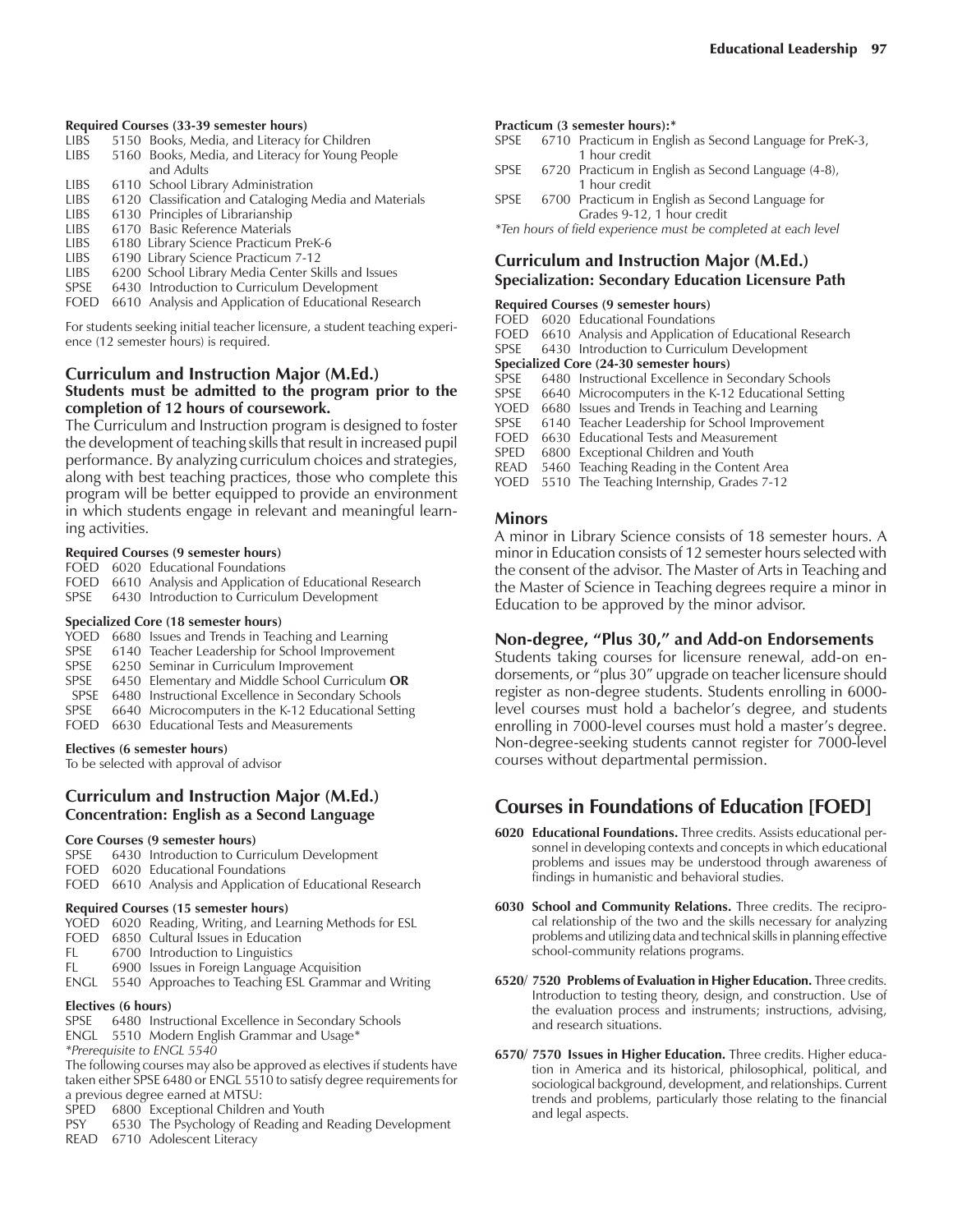- **6580/ 7580 The College Student**. Three credits. The changing nature of the college student with emphasis on institutional efforts to provide for the development of the student.
- **6610 Analysis and Application of Educational Research.** Three credits. Qualitative and quantitative research applicable to the field of education. Both producers and consumers of educational research with a literature review presented to support possible solutions to significant hypotheses or problems.
- **6630 Educational Tests and Measurements.** Three credits. Basic concepts in educational measurement and evaluation; evaluation as a part of the teaching-learning process; utilization of evaluation for instructional improvement.
- **6850 Cultural Issues in Education.** Three credits. Ways the school and community can give greater understanding of and improve the life chances of minority group members.
- **6999/ 7999 Comprehensive Examination and Preparation.** One credit. Open only to students who are not enrolled in any other graduate course and who will take the master's comprehensive examination during the term. The student must contact the graduate advisor during the first two weeks of the term for specifics regarding the details of this comprehensive examination preparatory course. Credit may not be applied to degree requirements.
- 7060 Seminar in Educational Foundations. Three credits. Opportunities to think reflectively and critically on the historical, philosophical, and psychological foundations of education and attendant implications.
- **7080 Contributions of Psychology to Education.** Three credits. Concepts and generalizations of the various theories of psychology and their relationships to education in such areas as motivation, retention, evaluation, discipline, capacity, practice, understanding, transfer-creative thinking, problem solving, and methods of instruction.
- **7560 Seminar in College Teaching.** Three credits. Development of the student with focus on teaching and learning.
- **7610 Directed Individual Educational Research.** Three credits. Prerequisite: SPSE 7010. It is recommended that this class be taken the following semester after enrollment in SPSE 7010. Culmination of research sequence (FOED 6610 and SPSE 7010) which requires studying a professional educational problem through completing and presenting a research project.
- **7611 Directed Individual Educational Research.** One credit. Prerequisite: FOED 7610. Must be taken each semester (not including summer) until research is completed. Completion of the research problem begun in FOED 7610. Students should continue to register for FOED 7611 each semester until completion. S/U grading.

# **Courses in Youth Education [YOED]**

- **5110 Directed Teaching, Grades 7-12.** Nine to twelve credits. Prerequisites: All required professional education courses; appropriate special methods course(s); admission to teacher education. A full-day, full-semester supervised teaching experience in a public school classroom. Pass/Fail. *NOTE: YOED 5110 will be offered for nine credits effective Fall 2005.*
- **5510 The Teaching Internship, Grades 7-12.** Three to nine credits. Directed field experience which will meet specific needs related to individual needed competencies. Applicant must meet all prerequisites for directed teaching.
- **6020 Reading, Writing, and Learning Methods for ESL.** Three credits. (Same as FL 6020.) Provides teaching ideas for promoting oral, reading, and writing development in English for K-12 English learners. Language acquisition theory, classroom organization, teaching strategies, and assessment procedures for effective English learner instruction.
- **6100 Aviation Workshop.** Four credits. (Same as AERO 6100.) A first course in aerospace education; provides an overview of aerospace historically and in the future.
- 6110- International Aerospace Education Seminar. Three credits each.
- **6112** Acquaints teachers with aerospace implications on an international scale. Outstanding international points of interest in six or more countries visited. Offered in July Term of the summer. **6110 Europe/Mideast 6111 The Americas 6112 The Far East**
- **6540 Problems in Aerospace Education.** One, two, or three credits. (Same as AERO 6540.) Content varies with needs of individual students who are interested in making a specialized study of current problems in the field of aerospace education.
- 6680 Issues and Trends in Teaching and Learning. Three credits. Emphasis on examining current issues and trends in teaching and learning.
- **6700 Advanced Aviation Workshop.** Four credits. (Same as AERO 6700.) Builds on prior experiences in aviation/aerospace. Essential for the prospective teacher of aerospace education courses at any level.
- **6999 Comprehensive Examination and Preparation.** One credit. Open only to students who are not enrolled in any other graduate course and who will take the master's comprehensive examination during the term. The student must contact the graduate advisor during the first two weeks of the term for specifics regarding the details of this comprehensive examination preparatory course. Credit may not be applied to degree requirements.

# **Courses in School Personnel Services Education [SPSE]**

- **5210 General Methods Including A/V.** Three credits. A general course.
- **5220 Technology in Teaching.** Three credits. Prerequisites: Admission to Teacher Education Program. Use of selected hardware and software in the teaching/learning process. Design and creation of inexpensive teaching and learning materials.
- **5260 Problems in Education.** One, two, or three credits. Opportunity for individuals or groups to work on problems related to their individual topics. Credit to be determined at the time of scheduling.
- **6000/ 7000 Professional Negotiations.** Three credits. Concepts and principles of operating a school district under the master contract. Special emphasis on the laws of various states relative to the professional negotiations process.
- **6010 Organization and Administration of Public Schools.** Three credits. Basic concepts, principles, and practices in local, state, and federal organization and administration of education.
- **6040 Supervision of Instruction.** Three credits. Development and purposes of supervision involving principles and techniques for organization and facilitation of programs at the school and system level.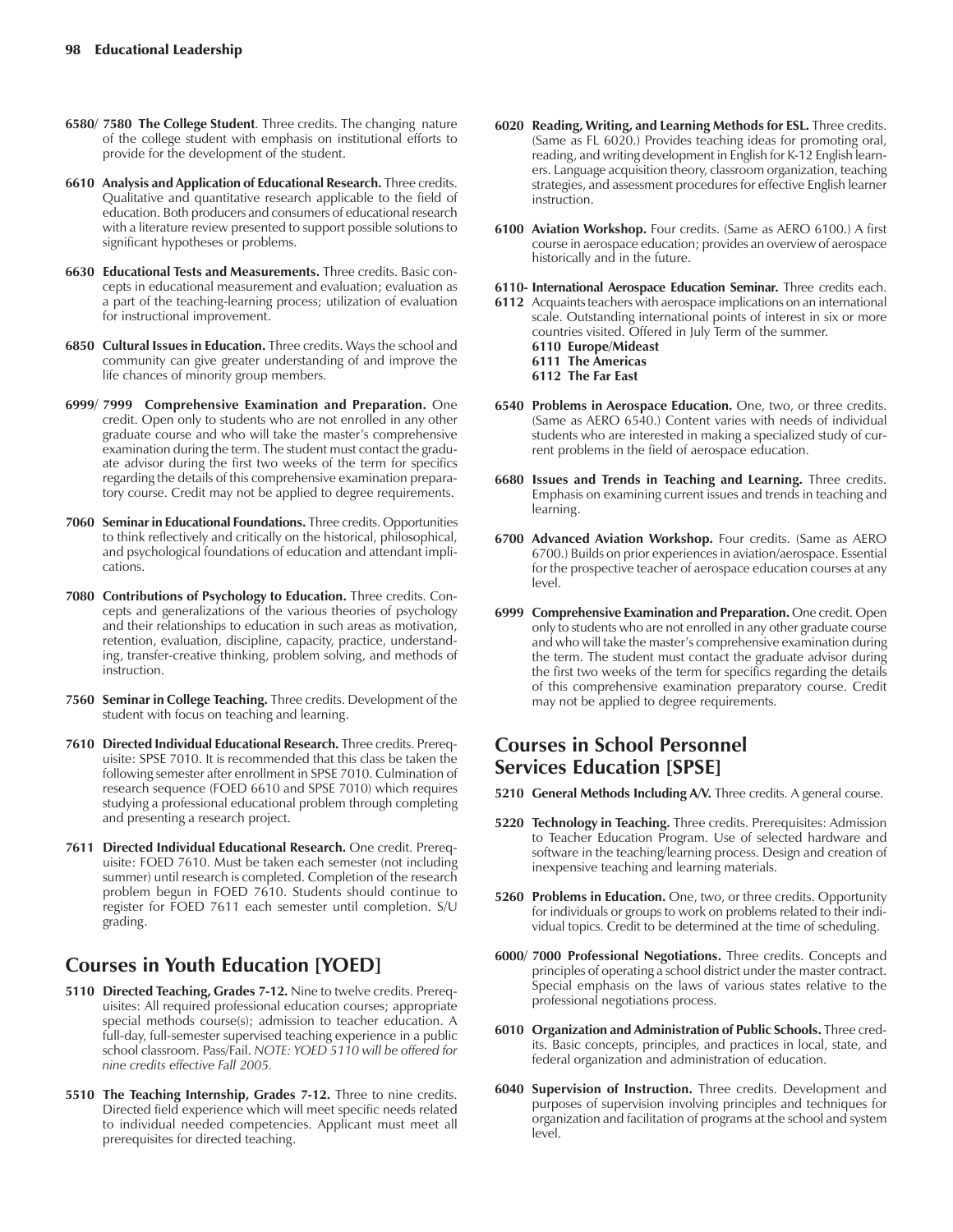- **6050 Instructional Leadership.** Three credits. Research on student learning, effective teaching, and effective schools. Attention given to processes for promoting school improvement.
- **6080/ 7080 Studies in Leadership.** Three credits. Roles, responsibilities understandings, and behavior patterns in effective administrative and supervisory personnel. Developing sensitivity to individuals, the nature and structures of groups, and the problems of communication within and among groups and individuals.
- **6090/ 7090 Seminar: Conducting Program for School Improvement.** Three credits. Emphasizes motivation, identification of needs and goals, planning and organization, and utilization of various resources as components of successful school improvement programs.
- **6120/ 7120 Professional Internship.** Nine credits. Requires approval of departmental chair and agreement of superintendent of the school district. May be substituted for SPSE 6040, 6600, and 6400. Educational administration and supervision experiences learned in the school setting under the supervision of a sponsoring mentor. Internship in cooperating school systems.
- **6140 Teacher Leadership for School Improvement.** Three credits. Assessing standard teaching practices, analyzing the relationship between effective teaching and effective schools, and developing strategies for instructional and school improvement. Includes experiences to help students become more reflective in their daily teaching.
- **6210/ 7210 Legal Issues in Higher Education.** Three credits. The legal framework as it pertains to higher education and its operations. Special attention given to rights of students as well as professors. Law cases, constitutional provisions, attorney general's opinions, rules and regulations of the Tennessee Board of Regents, Tennessee Board of Trustees, and the Tennessee Higher Education Commission studied and discussed.
- **6250/ 7250 Seminar in Curriculum Improvement.** Three credits. For the advanced major in curriculum development utilizing small group or seminar approach. Issues and research in curriculum improvement analyzed critically.
- **6310 Supervising Student Teachers.** Three credits. Administration and supervision of student teaching.
- **6330 Elementary and Middle School Principalship.** Three credits. The organization and administration of elementary and middle schools with emphasis on current practices, trends, and problems.
- **6340 School Finance.** Three credits. State, local, and federal financing of education; includes taxation trends, school funds, and apportionment; evaluation of equalization plans; state bond loan programs; development and administration of school budgets; education and economy.
- **6380 Secondary School Administration.** Three credits. Organization and administration of the modern high school with emphasis on current practices and problems.
- **6390 School Law.** Three credits. Legal framework within which public schools operate. Special attention given to the legal rights and liabilities of school personnel and school board members. School laws, case laws, constitutional provisions, attorneys' general rulings, and regulations of the State Board of Education emphasized.
- **6400 The Principalship.** Three credits. Organization and administration of the modern K-12 school with emphasis on current practices and problems.
- **6430 Introduction to Curriculum Development.** Three credits. Opportunity to study, discuss, and evaluate modern practices and procedures in curriculum development and reorganization in schools and school systems.
- **6450 Elementary and Middle School Curriculum.** Three credits. Concepts, processes, and skills related to curriculum development and evaluation.
- **6480 Instructional Excellence in Secondary Schools.** Three credits. Development of creative approaches for secondary classroom teaching in order to stimulate creative and critical thinking abilities of students.
- **6500/ 7500 Studies in Education: Administration.** One, two, or three credits. Individual or small group study and/or research in educational administration which provides an opportunity for in-depth study and specialization for majors. To be structured for student needs by teacher. Repeatable up to six hours.
- **6520/ 7520 Studies in Education: Curriculum.** One, two, or three credits. Individual or small group study and/or research in the area of curriculum development. To be structured for student needs by teacher. Repeatable up to six hours.
- **6530/ 7530 Administration of Higher Education.** Three credits. Complexity of the structure of higher education (national, regional, state, and local) and how it is organized. Attention given to the interrelationships of the institution and its internal and external constituencies.
- **6540/ 7540 Overview of Higher Education.** Three credits. Higher edu cation in America. Attention given to its historical, philosophical, political, and sociological background, development, and relationships. Includes current trends and problems, particularly those which relate to the financial and legal aspects of higher education.
- **6550 Supervised Field Experience.** Three credits. Direct field experience in appropriate areas of school operation which will meet specific needs related to such individual matters as career plan, position changes (principals, supervisors, superintendents, curriculum directors, etc.), or needed competencies.
- **6560/ 7560 Studies in Education: Supervision.** One, two, or three credits. Individual or small group study and/or research in the area of supervision of instruction. To be based on individual needs and structured by teacher. Repeatable up to six hours.
- **6590/ 7590 Independent Study in Higher Education.** One, two, or three credits. A practicum in higher education. Course will vary to meet the needs of individual students who are interested in making a specialized study of current problems in the field of higher education.
- **6600 Microcomputers in Educational Administration.** Three credits. Offers preparation for incorporating microcomputer technology into the school work-place. Student designs a model school administrative unit by applying the microcomputer skills and understanding acquired.
- **6640 Microcomputers in the K-12 Educational Setting.** Three credits. Offers preparation for incorporating microcomputer technology into the K-12 school environment. Student designs a computerassisted instruction project by applying the microcomputer skills and understanding acquired.
- **6700 Practicum in English as Second Language for Grades 9-12.** One credit. A practicum course for the ESL teacher. Includes ten hours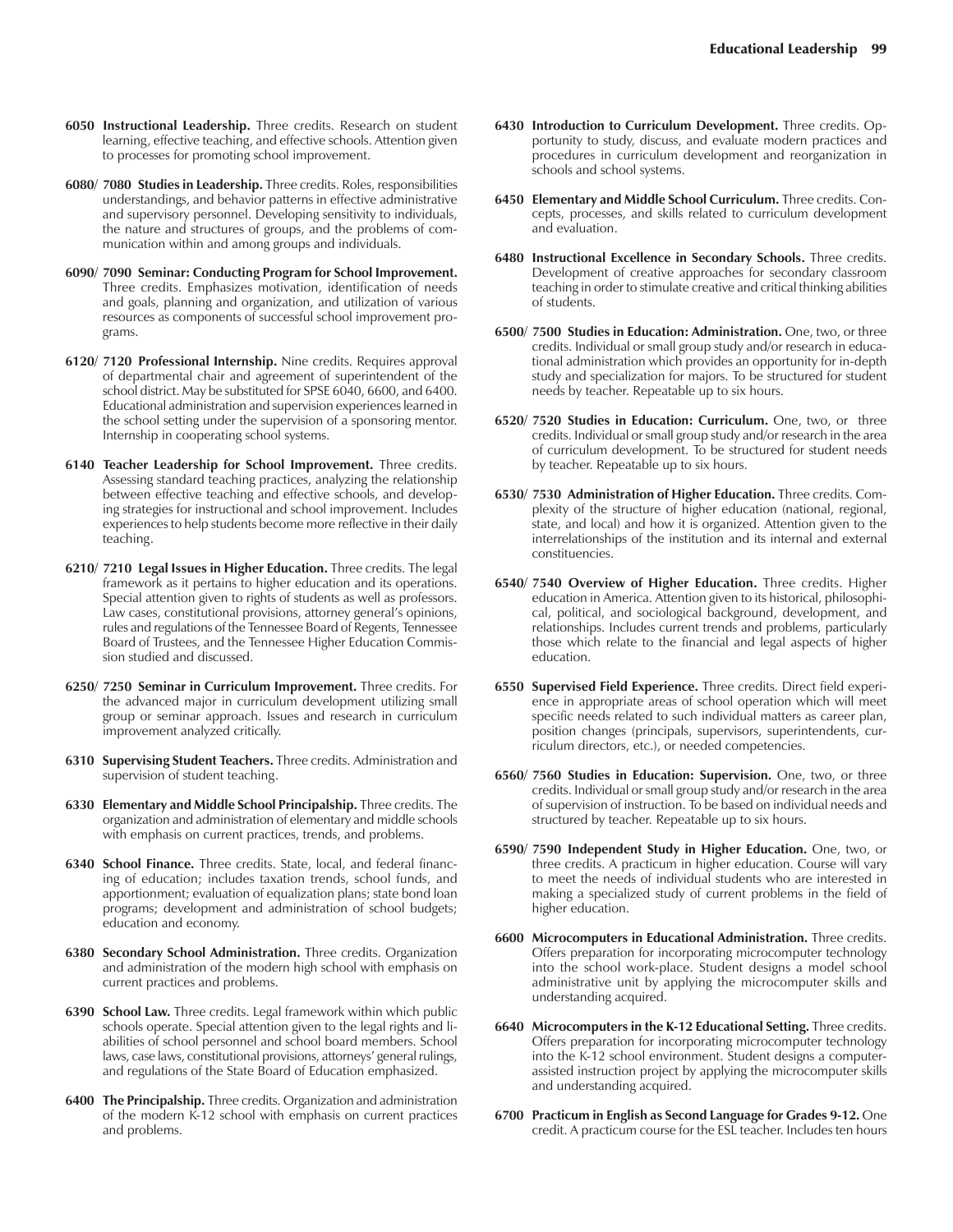field experience in the ESL classroom with grades 9-12 students from different cultures.

- **6710 Practicum in English as Second Language for PreK-3.** One credit. A practicum course for the ESL teacher. Includes ten hours field experience in the ESL classroom with preK-3 students from different cultures.
- **6720 Practicum in English as a Second Language (4-8).** One credit. A practicum course for the ESL teacher. Includes ten hours field experience in the ESL classroom with grades 4-8 students from different cultures.
- **6900 Learning Systems and Instructional Design.** Three credits. Assessment of effectiveness and efficiency of various learning systems and learning modules. Stresses need for systematic approaches to instruction. Practice in stating behavioral objectives, motivation, adaptation, evaluation, and systems assessment in which media are utilized as integral parts of learning modules.
- **6910 Problems in Learning Resources.** Three credits. Consideration of recent developments in curriculum, teaching, physical facilities, and innovations in library service and media utilization. Includes participation in projects such as media and materials for handicapped, educational TV, library skills, graphic communication, library activities for specific subjects or groups, and individualization of instruction.
- **6920 Automation of Library Processes.** Three credits. Application of data processing and computerization techniques to acquisitions, cataloging, circulation, and business operations of libraries and media centers. Includes an examination of newer developments such as MARC, facsimile transmission, and automated retrieval of data. Basic technical courses recommended prior to taking this course.
- **6960 Preparation and Utilization of Instructional Materials.** Three credits. (Same as LIBS 6960.) Discussion and examination of technology- based learning materials and adaptation to classroom instruction and individual learning styles/needs. Design, creation, and production of technology-based learning materials that reflect professional standards, good design principles, understanding of curriculum design, and audience needs.
- **6999 Comprehensive Examination and Preparation.** One credit. Open only to students who are not enrolled in any other graduate course and who will take the master's comprehensive examination during the term. The student must contact the graduate advisor during the first two weeks of the term for specifics regarding the details of this comprehensive examination preparatory course. Credit may not be applied to degree requirements.
- **7010 Educational Research Methodology.** Three credits. It is recommended that this class be taken within the first 9 hours of the program. FOED 6610 or appropriate research course is recommended prior to this course. Designing research studies, including development of understandings, as well as skills and techniques, needed in gathering, structuring, interpreting, and presenting data required for educational research. SPSE 7010 is a prerequisite for enrollment in FOED 7610, which is recommended to be taken the following semester.
- **7020 Administration of School Personnel.** Three credits. School district personnel problems. Consideration by school administrators of relationship between the school and the community with special reference to the administrative role.
- **7040 Seminar in Supervision.** Three credits. Identification and investigation of the problems of supervision and research; experimentation in the use of supervisory techniques.
- **7050 School Business Management.** Three credits. Reading, discussion, and problem solving in the field of business administration.
- **7100 The Junior Community College.** Three credits. History, philosophy, organization, administration, current developments, and problems in two-year colleges.
- **7110 Readings in Educational Administration.** Three credits. Review of the research literature on the social and political processes involved in the development and implementation of public policy and legislation relating to education at the national, state, and local levels.
- **7130 The Curriculum: Structures and Functions.** Three credits. Scope, sequence, organization, and priorities involved in the development of "continuity of educational experience" from kindergarten through grades 13-14.
- **7150 Curriculum Study and Instructional Design.** Three credits. Readings in current research relative to basic and emerging ideas of curriculum development and instructional design.
- **7160 Practicum in Curriculum Development.** Three credits. Principles and practices of curriculum construction applied through simulated and field experiences.
- **7190 Professional Field Experience.** Six credits. Provides direct field experience in appropriate areas of education in collaboration with the University, the school mentor, and the student.
- **7200 Administrative Behavior: Theory into Practice.** Three credits. An exploration of the relevant new developments in the field of educational administration, including recent concepts and research.
- **7320 Educational Facilities and Transportation Services.** Three credits. Development of competencies in the areas of school plant planning, maintenance and utilization, financing, analysis of transportation, survey of school plant, site selection, and educational specifications.
- **7550 Instructional Development in Higher Education.** Three credits. Addresses effective college teaching, instructional strategies, and use of technology in teaching at the higher education level.

# **Courses in Library Science [LIBS]**

- **5150 Books, Media, and Literacy for Children.** Three credits. Materials suitable for elementary school children including a study of leisure time interests and curricular needs, criteria for evaluating materials, and related aids used in their selection.
- **5160 Books, Media, and Literacy for Young People and Adults.** Three credits. Basically the same approach as LIBS 5150 but adapted to the secondary school and adult level.
- **6110 School Library Administration.** Three credits. Purpose, structure, and function of the school library media center and the library program.
- **6120 Classification and Cataloging Media and Materials.** Three credits. Simplified procedures for classifying books and audio/visual materials, cataloging routines, and filing.